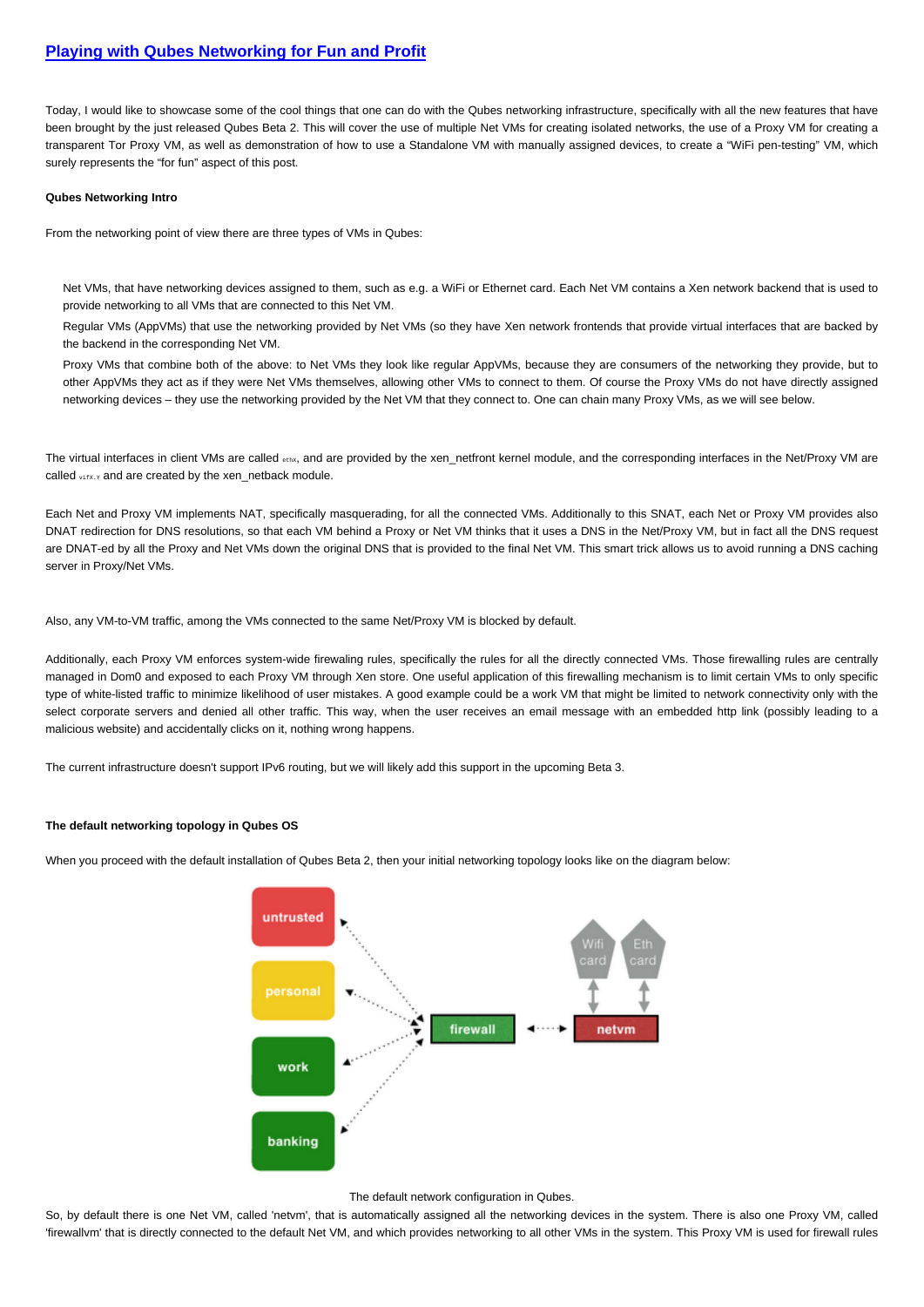enforcement. Each such service VM consumes 200MB of RAM by default.

### **Network-isolated VMs**

For some VMs it might be desirable to completely disconnect them from any kind of networking access. This can be easy done using the following command (issued from Dom0's konsole):

#### [dom0]\$ qvm-prefs -s netvm none

For example I have a 'vault' VM that I use for keeping my master PGP keys, and other secrets, and this machine is not connected to any network.

## **Using multiple Net VMs for physically isolated networks**

In some scenarios the machine might be connected to two or more physically separate networks (e.g. safe corporate intranet, reachable via ethernet cable on the user's desk, and the unsafe and evil Internet, reachable via WiFi card).

It is easy to use more than one Net VMs in Qubes, and assign different networking devices to different Net VMs, and also decide which VMs are connected to which Net VMs. The diagram below presents an exemplary such setup:



We could created such a setup using the following commands (issued in Dom0):

[dom0]\$ qvm-create netvm1 --net --label red

[dom0]\$ qvm-create netvm2 --net --label yellow

Currently <sub>qvm-create</sub> when used with the --net option automatically assigns all networking devices to the just created VM, so in the example above you would want to remove extra devices from each Net VM using qvm-pci -d, leaving only those you really want, e.g.:

[dom0]\$ qvm-pci -l netvm1 # to get a list of currently assigned devices

[dom0]\$ qvm-pci -d netvm1 02:00.0

Now we should create the Firewall VMs: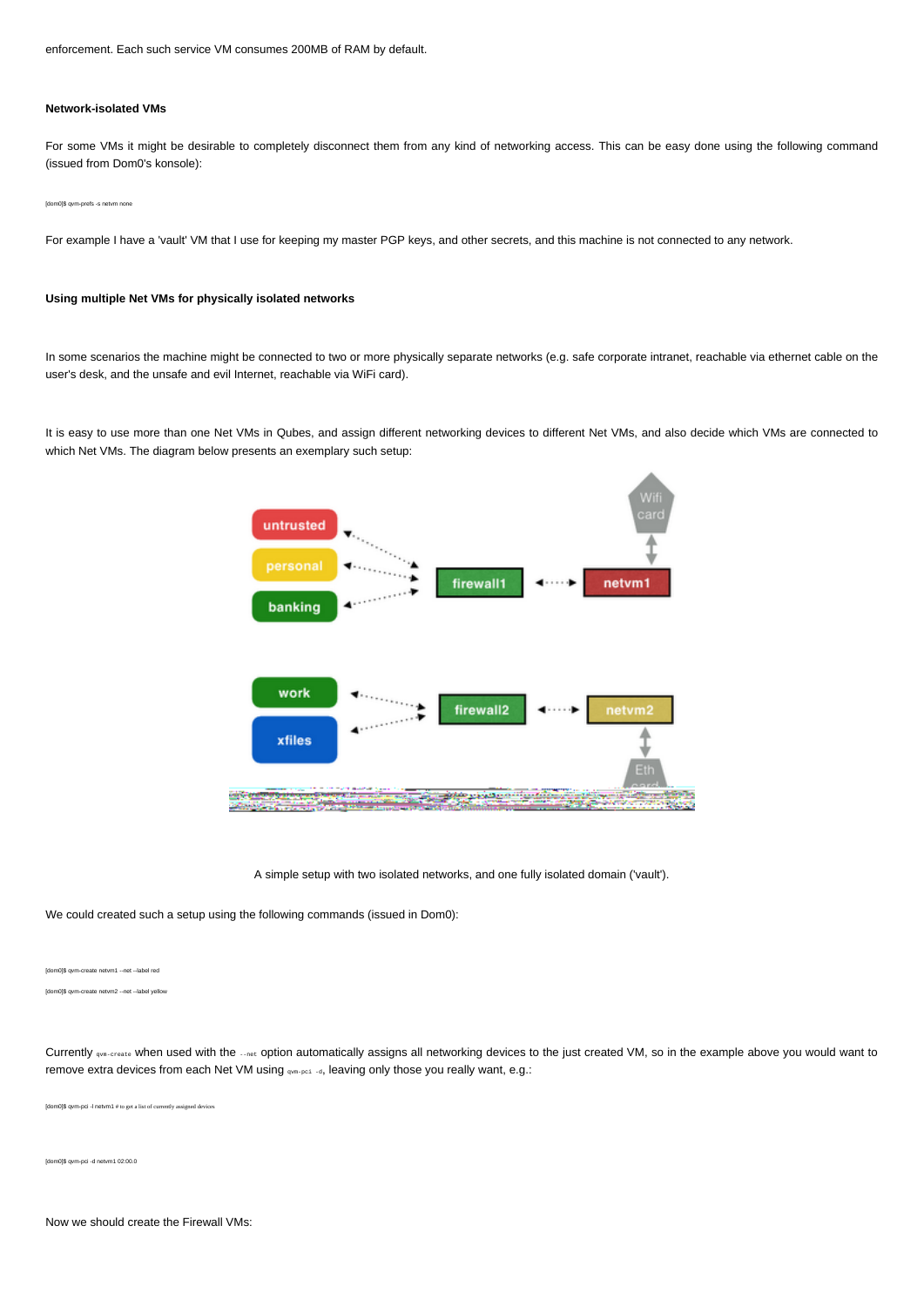[dom0]\$ qvm-create firewallvm1 --proxy --label green

[dom0]\$ qvm-create firewallvm2 --proxy --label green

### ... and connect them to proper Net VMs:

[dom0]\$ qvm-prefs -s firewallvm1 netvm netvm1

[dom0]\$ qvm-prefs -s firewallvm2 netvm netvm2

And now, for any other VM, just set the appropriate Net VM (either firewallvm1 or firewallvm2, or 'none), to get it assigned to either of the isolated networks, e.g.:

[dom0]\$ qvm-prefs -s banking netvm firewallvm1 [dom0]\$ qvm-prefs -s xfiles netvm firewallvm2 [dom0]\$ qvm-prefs -s vault netvm none ...

This configuration provides very strong isolation between the VMs belonging to network #1, and the VMs belonging to network #2. Specifically, this becomes significant if we fear about potential remotely exploitable bugs in the client code of the core TCP/IP stack (in this case the Net VM could potentially compromise all the connected VMs -- but the same problem applies to even physically separated machines that use the same network).

### **Setting up Tor Proxy using a Proxy VM**

Let's now play a bit with Proxy VMs and see how we can use it to create a simple Tor proxy VM. Such a VM would provide anonymized networking to all its clients, so would allow to easily create VMs for anonymous Internet access. The simple setup we would like to prepare is depicted on the figure below:



The 'torvm' Proxy VM provides anonymized networking to 'anon-web' and 'anon-bitcoin' VMs. All the traffic generated by the VMs behind 'torvm' is either fed into the Tor network, or discarded. Furthermore, any app running in those VMs is not able to read any global system identifiers, such as the external IP, external MAC address, etc.

Our Tor proxy would forward only the Tor traffic, so we don't have tofear about some Tor-not-aware applications, or even intentionallymalicious ones to compromise the privacy of our connection. This isbecause such applications have no way to generate traffic to theoutside world without going through our Tor proxy (unless they couldexploit a hypothetical vulnerability in the Tor process running inthe Tor VM). Also, the applications running in any VM behind the Torproxy are not able to determine any globally identifiable IDs, suchas the user's external IP address, the real MAC address used by realNICs, etc.

Interestingly just after writing the above paragraph, I discoveredthat one of our xenstore keys had wrong permissions and, as a result,any VM could read it and get to know the actual external IP (the keyis used by a Net VM to communicate the external IP configuration tothe connected Proxy VMs, so they could know when to update thefirewall configuration). The fix for this problem is [here,](http://git.qubes-os.org/?p=mainstream/core.git;a=commitdiff;h=59f71f634af596c8fe2ef507509bf1ae850286c7)and the update (qubes-core-dom0-1.6.32) is now available for Dom0(just do [qvm-dom0-update](http://wiki.qubes-os.org/trac/wiki/SoftwareUpdateDom0)to get it installed).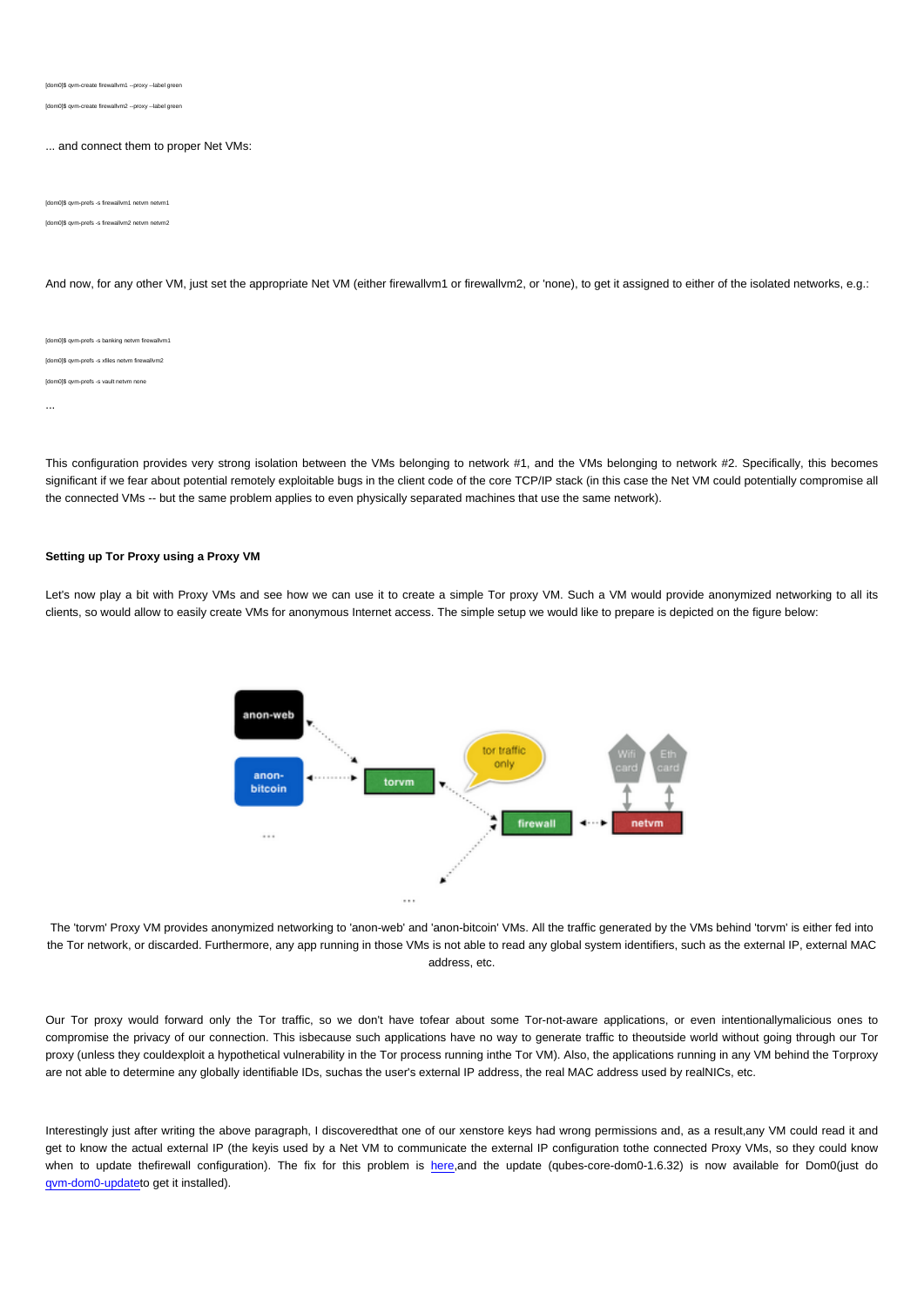So, this represents a rather strong setup for use with Tor. Let's nowhave a look at how to practically create such a configuration, stepby step.

First, let's create the VM that will become our Tor proxy:

[dom0]\$qvm-create torvm --proxy --label green

This will create a Proxy VM named 'torvm', based on the defaulttemplate. We will need to now start the template VM and install theTor client there:

[dom0]\$ qvm-run-a fedora-14-x64 gnome-terminal

Alternatively, if we didn't trust the Tor client rpm package to benon-malicious, specifically for its installation scripts to be nonmalicious, we could have based this on a different template, e.g. oneused for less trusted VMs, or we could installed the Tor client in/usr/local,that is backed by the VM's private storage, but this would requirecompiling Tor from sources.

Now, in the just started template VM,lets install the Tor client and (optionally) the Vidalia graphicalfrontend:

[fedora-14-x64]\$sudo yum install tor vidalia

And then power offthe template VM. Now, every VM based on this template, started afterthe template shutdown, will also see the Tor binary in itsfilesystem.

Let's now configureour torvm to properly start Tor proxying at boot:

[dom0]\$ qvm-run-a torvm gnome-terminal

Now, we will createthe following script for starting up the Tor transparent proxy andsetting up traffic redirection using iptables:

[torvm]\$ vim/rw/config/start\_tor\_proxy.sh

and now paste thefollowing into this file:

#!/bin/sh

killall tor

QUBES\_IP=\$(xenstore-readqubes\_ip) TOR\_TRANS\_PORT=9040

if [ X\$QUBES\_IP== X ]; then

echo"Error getting QUBES IP!"

echo"Not starting Tor, but setting the traffic redirection anyway toprevent leaks."

QUBES\_IP="127.0.0.1"

else

/usr/bin/tor\

--SocksPort0 \

--TransListenAddress\$QUBES\_IP --TransPort \$TOR\_TRANS\_PORT \

--DNSListenAddress\$QUBES\_IP --DNSPort 53 \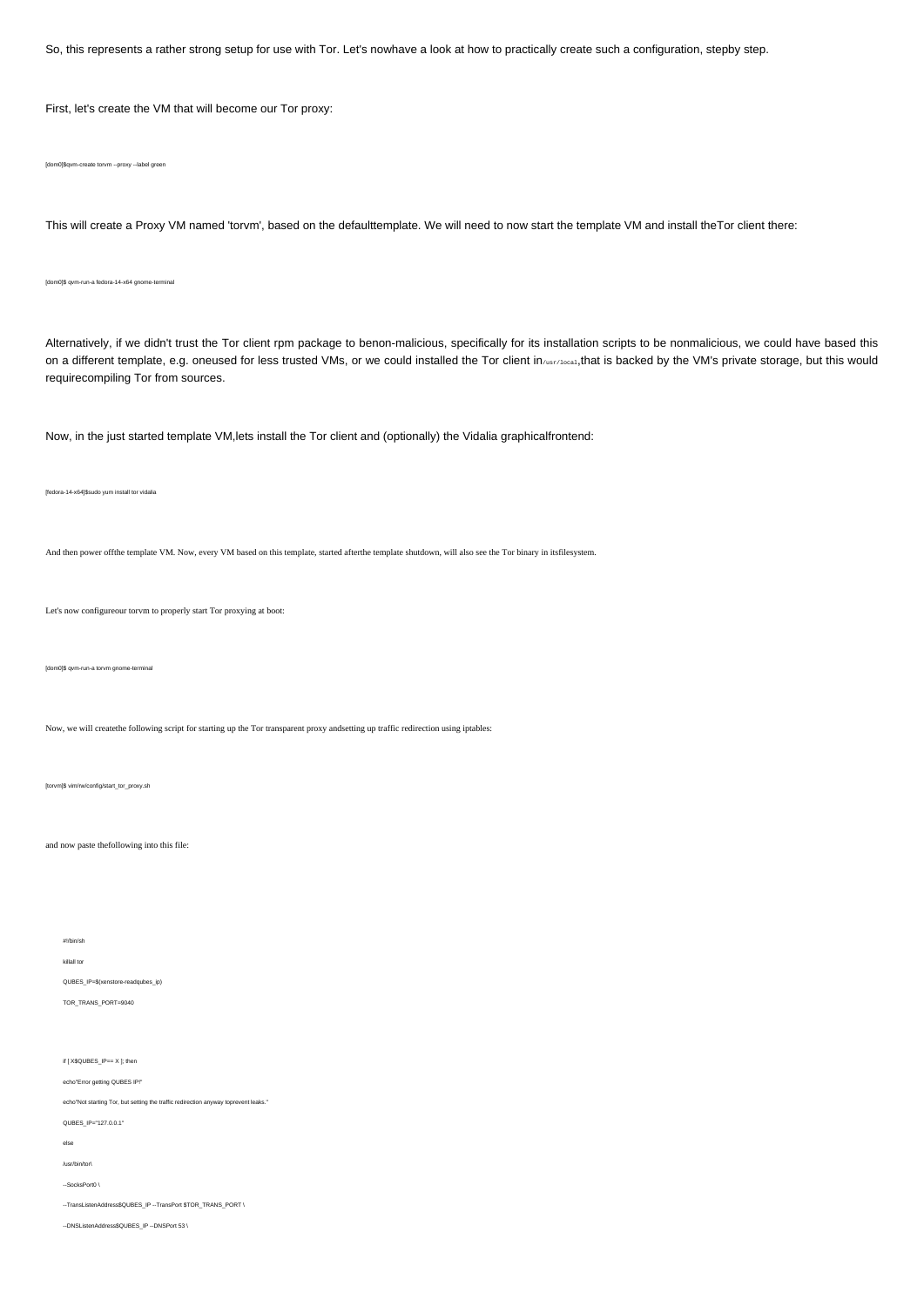--RunAsDaemon1 --ControlPort 9051 \

#### || echo"Error starting Tor!"

fi

echo "0" >/proc/sys/net/ipv4/ip\_forward

/sbin/iptables-t nat -F

- /sbin/iptables-t nat -A PREROUTING -i vif+ -p udp --dport 53 -j DNAT--to-destination \$QUBES\_IP:53
- /sbin/iptables-t nat -A PREROUTING -i vif+ -p tcp -j DNAT --to-destination\$QUBES\_IP:\$TOR\_TRANS\_PORT
- /sbin/iptables-I INPUT 1 -i vif+ -p udp --dport 53 -j ACCEPT
- /sbin/iptables-I INPUT 2 -i vif+ -p tcp --dport 9040 -j ACCEPT
- /sbin/iptables-F FORWARD

echo "1" >/proc/sys/net/ipv4/ip\_forward

Except for the"<sup>20BES\_IP=\$(xenstore-readqubes\_ip)" line that reads the torvm'sIP address, there is nothing Qubes-specific in the above listing.It's just a standard way of setting up transparent Tor proxy.</sup>

It is importantthat this file be located in the /rwdirectory, as this directory is backed by the VM's private storageand will survive VM reboots. The VM's root file-system is read-only and all the changes to it are lost on gets anillusion of the root fs being writeable thanks to Copy-On-Writemechanism, but the actual COW backing device is cleared upon each VMshutdown).

We should alsomodify the /rw/config/rc.localscript, to ensure that our Tor proxy is automatically started -- justpaste the following into this script:

#!/bin/sh

# Uncommentthis if you would like to use a custom torrc file:

#rm -f/rw/config/log

#ln -sf/rw/config/torrc /etc/tor/torrc

chkconfigqubes\_netwatcher off

#### chkconfigqubes\_firewall off

/rw/config/start\_tor\_proxy.sh

Finally we shouldalso provide a script that would restart our proxy in case the userdynamically switched the NetVM, which would result in the completelydifferent routing. This could be done by creating a script withpredefi qubes\_ip\_change\_hookwithin /rw/config/directory:

#!/bin/sh

/rw/config/start\_tor\_proxy.sh

Make sure that all the scripts are executable (chmod +x). And that's all.Now, shutdown the torvm:

[dom0]\$ qvm-run--shutdown --wait torvm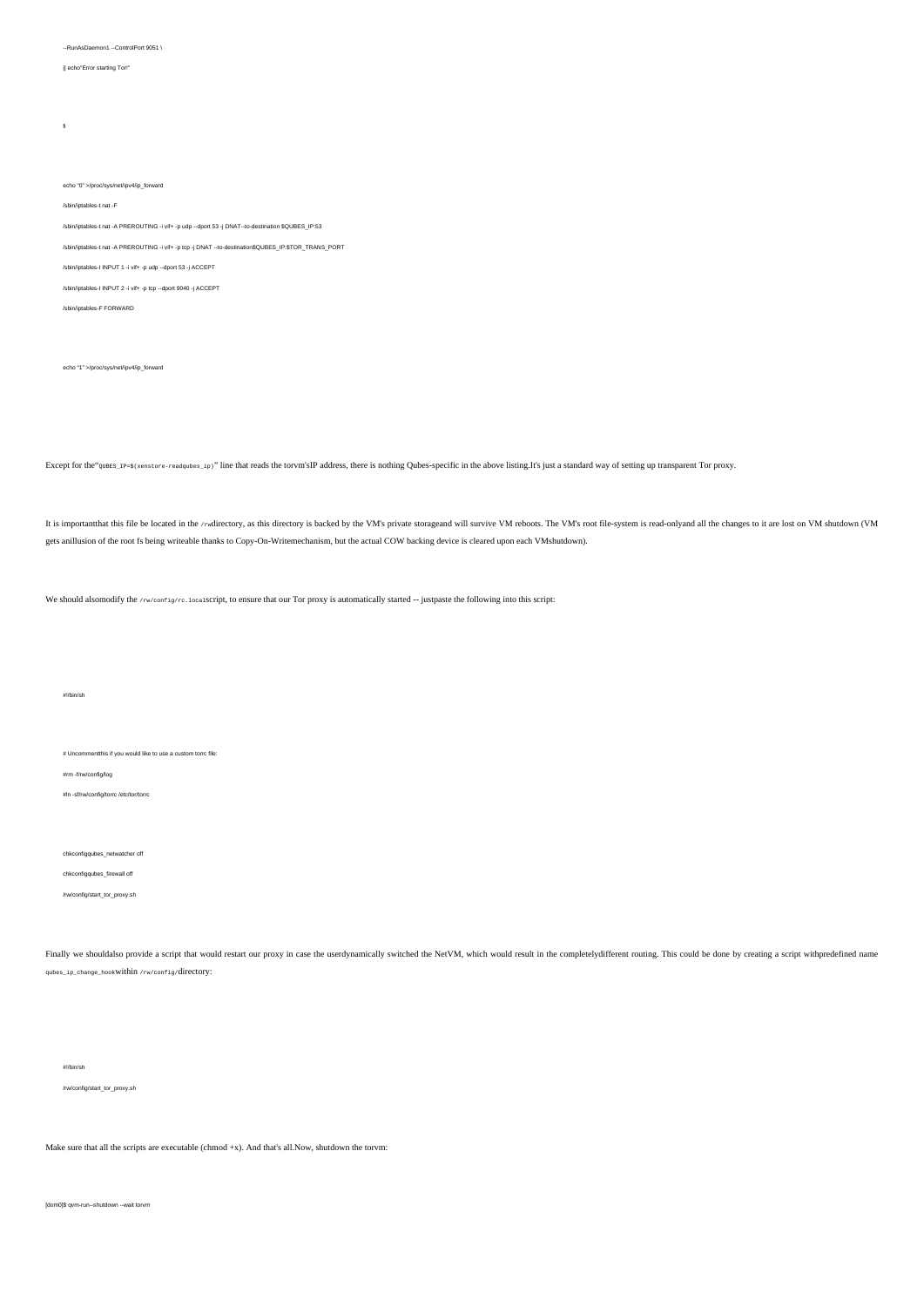From now on, everytime you start the torvm (or when Qubes starts it in response tostart of some other VM that uses torvm as its Net VM), the Tortransparent proxy should be automatically started.

Let's test this bycreating a VM that would be using the just created Tor proxy:

[dom0]\$qvm-create anon-web --label black

[dom0]\$qvm-prefs -s anon-web netvm torvm

Now, every time youstart the anon-web VM (e.g. by clicking on the Web browser icon inthe anon-web's start menu), Qubes will also ensure that torvm is upand running, and this in turn would configure all the Tor proxying for

Fo additionalcontrol one might want to use Vidalia, the graphical front end forTor (this should be installed within the template VM that has beenused for torvm). We could easily start Vidalia by just typing:

[dom0]\$ qvm-run-a torvm vidalia

We should howevermake sure to disable "Start the Tor software when vidaliastarts" option in Settings/General in Vidalia. Otherwise, Vidalia might kill your original Tor (that has transparent proxyopen) and start own withou proxy enabled.



The web browser runs in the 'anon-web' VM that uses 'torvm' for networking access, and thus all the traffic generated by 'anon-web' is routed through the Tor network, or discarded if it's a different traffic than TCP or DNS.

Of course one case easily create more VMs that would be using torvmas their Net VM, as so would have anonymized network access. Thebeauty of this solution is that in case one of my anonymized VM getscompromised, others do not. Plus, the already mentioned benefit, thatno matter whether apps in those VMs are buggy, or even intentionallymalicious, they would not be able to leak out the user's external IPaddress.

## **Creating a WiFipen-testing VM**

Finally let's have some fun and create a WiFi pen-testing VM. Thedesired config is depicted below: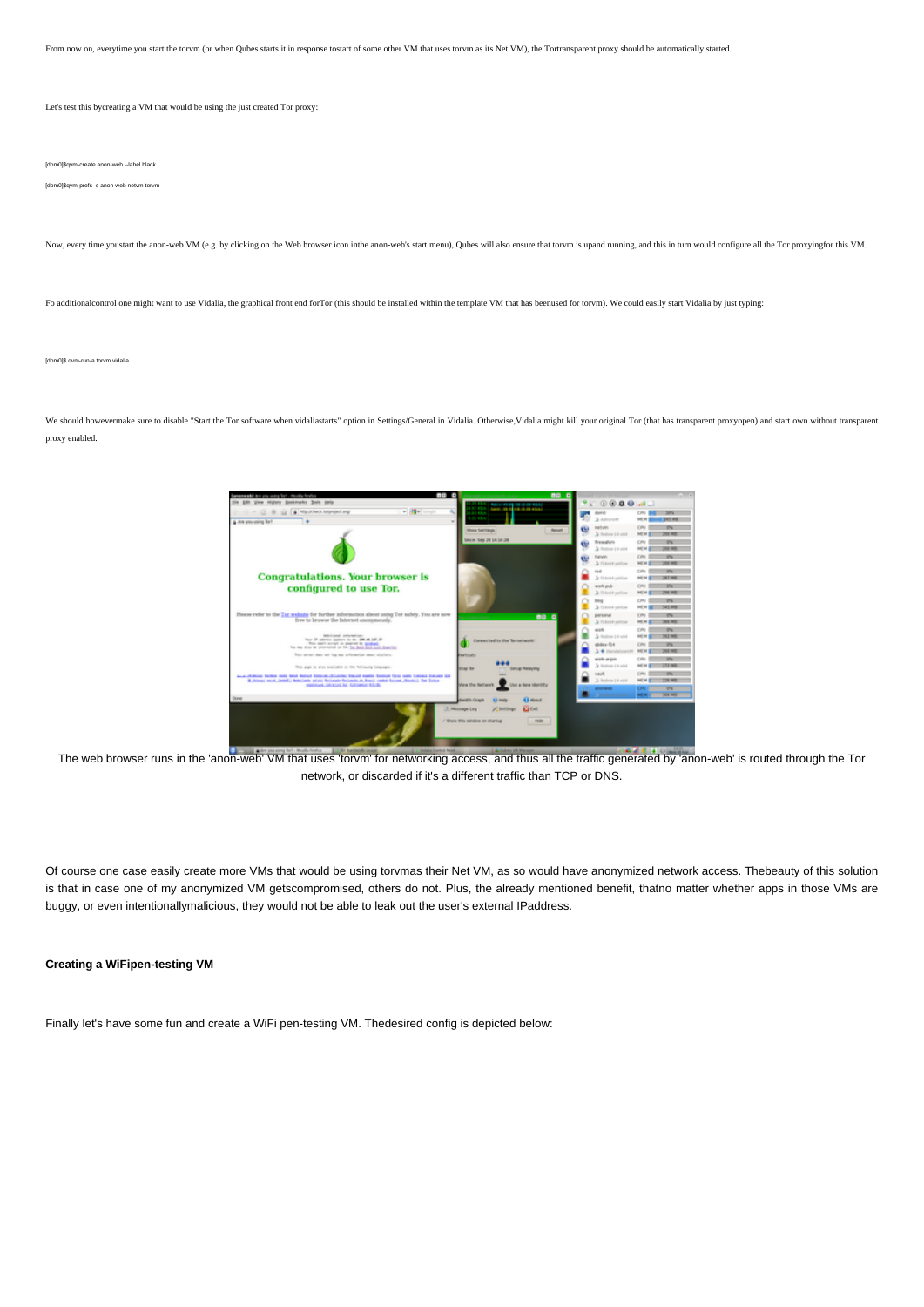

Because we would like to use all sorts of 133t h4x0r t00lzpen-testing security software in this VM, it would make sense tocreate it as a StandaloneVM, which means thatit would get its own copy of the whole file-system (as opposed tojust the home directory, reand /usr/local, as it is the case with regular Qubes VMs). This would ease theinstallation of all the extra software we would need there, and alsoensure that even if the install/build scripts were malicious, thedamages would be contained only to this very VM and nothing else.Also, for some reason the standard Linux WiFi stack and drivers stilldon't support injection on (all?) most of the WiFi cards out of thebox, so we would need to patch the actual kernel drivers -- yetanother reason to use a Standalone VM in this case.

So, let's create the VM first, and assign a WiFi card to it:

[dom0]\$qvm-create wififun --standalone --label yellow [dom0]\$qvm-prefs -s wififun memory 800 #ensure at least this mem at startup .<br>[domn-prefs -s wififun kernel none #use own copy of kernel and modules [dom0]\$ qvm-pci-a wififun

Youcan easily find the BDF address of any device using the 14pc: command in Dom0 -- this would be something like e.g. "02:00.0". You should make sure that this WiFi card is not used by any other VM,specifically by your default Net VM (called 'netvm' in a standardQubes installation). Ideally you could just use a dedicated ExpressCard-based WiFi card, leaving the built in WiFi assigned to yourdefault Net VM.

Because it's aStandalone VM, Qubes will make a copy of the whole root filesystem,and thus it would eat about 5GB of your disk (normal VMs would takeonly as much space as their private fs takes up).

Let's now start the VM...

#### [dom0]\$ qvm-run-a wififun gnome-terminal

... and then install the prerequisite software there, starting withdownloading the reasonably new compat-wireless sources, together withthe required injection patches, and then building and installing thenew kernel modules. All actions below are now executed within the VM.This stuff here is really nothing Qubes- or Xen-specific -- one woulddo more or less the same on any Linux in order to get injectionworking (so, treat this as a free bonus WiFi hacking tutorial onLinux).

[wififun]\$ wgethttp://linuxwireless.org/download/compat-wireless-2.6/compat-wireless-2011-07-14.tar.bz2

[wififun]\$ wgethttp://patches.aircrack-ng.org/channel-negative-one-maxim.patch

[wififun]\$wgethttp://patches.aircrack-ng.org/mac80211-2.6.29-fix-tx-ctl-no-ack-retry-count.patch

[wififun]\$wgethttp://patches.aircrack-ng.org/mac80211.compat08082009.wl\_frag+ack\_v1.patch

[wififun]\$ sudoyum install kernel-devel patch gcc

[wififun]\$ tarxjf compat-wireless-2011-07-14.tar.bz2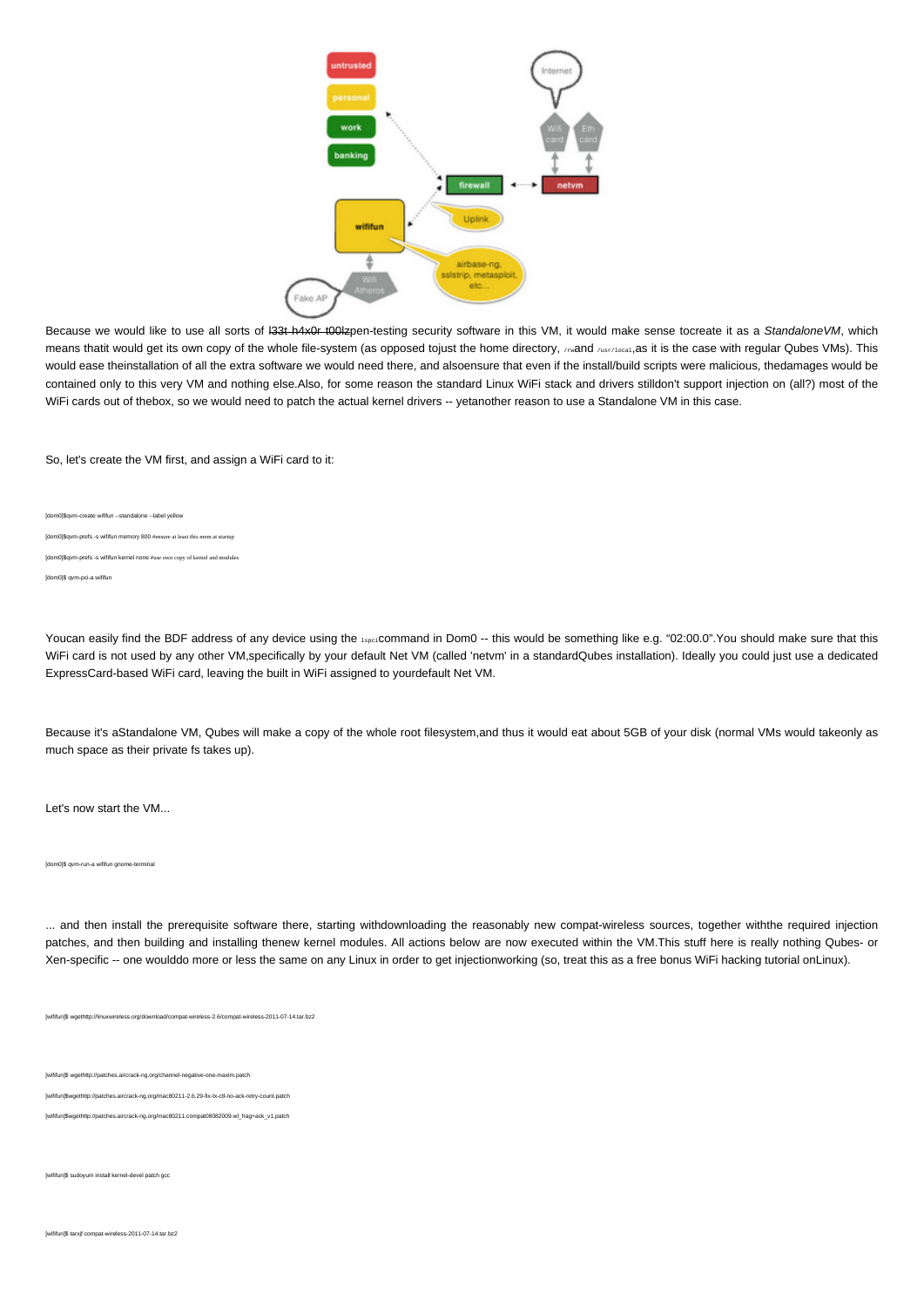[wififun]\$ cdcompat-wireless-2011-07-14

[wififun]\$patch -p1 < ../channel-negative-one-maxim.patch

[wififun]\$patch -p1 < ../mac80211-2.6.29-fix-tx-ctl-no-ack-retry-count.patch

[wififun]\$patch -p1 < ../mac80211.compat08082009.wl\_frag+ack\_v1.patch

[wififun]\$ make

[wififun]\$ sudomake unload

[wififun]\$ sudomake install

Now, lets reboot the VM to ensure thatall the patched drivers will get properly loaded on each VM boot:

[dom0]\$ qvm-run--shutdown --wait wififun [dom0]\$ qvm-run-a wififun gnome-terminal

Let's first see if the WiFi driver got properly loaded and if theinterface has been created (look for wlanxinterface):

[wififun]\$ifconfig -a

If yes, then proceed with the steps below (if not, then have a lookinto dmesg and see what was the problem):

[wififun]\$ sudobash

[wififun]# yuminstall aircrack-ng dnsmasq

[wififun]#airmon-ng start wlan0

[wififun]#iptables -F INPUT

[wififun]#iptables -F FORWARD

[wififun]# echo"1" > /proc/sys/net/ipv4/ip\_forward

Note that you don't need to add anyexplicit masquerading rules, as they are applied by default on QubesVMs (you can take a look at the nat table in the VM if youwant to see by yourself).

Edit the /etc/dnsmasq.conf, SO that it contains at least the following:

interface=at0

dhcp-range=192.168.0.50,192.168.0.150,12h

and then start the dnsmasq daemon -- wewill use it for providing DHCP to our fake AP (the at0 interface willbe created by airbase-ng and emulates the "uplink" of atraditional AP):

[wififun]#/etc/init.d/dnsmasq start

And finally the fake AP:

[wififun]#airbase-ng -e free\_wifi mon0

and on another console (before anyclient connects, but after sirbase-ngQot started), configure the atointerface (make sure it matches what you wrote into dnsmasq.conf):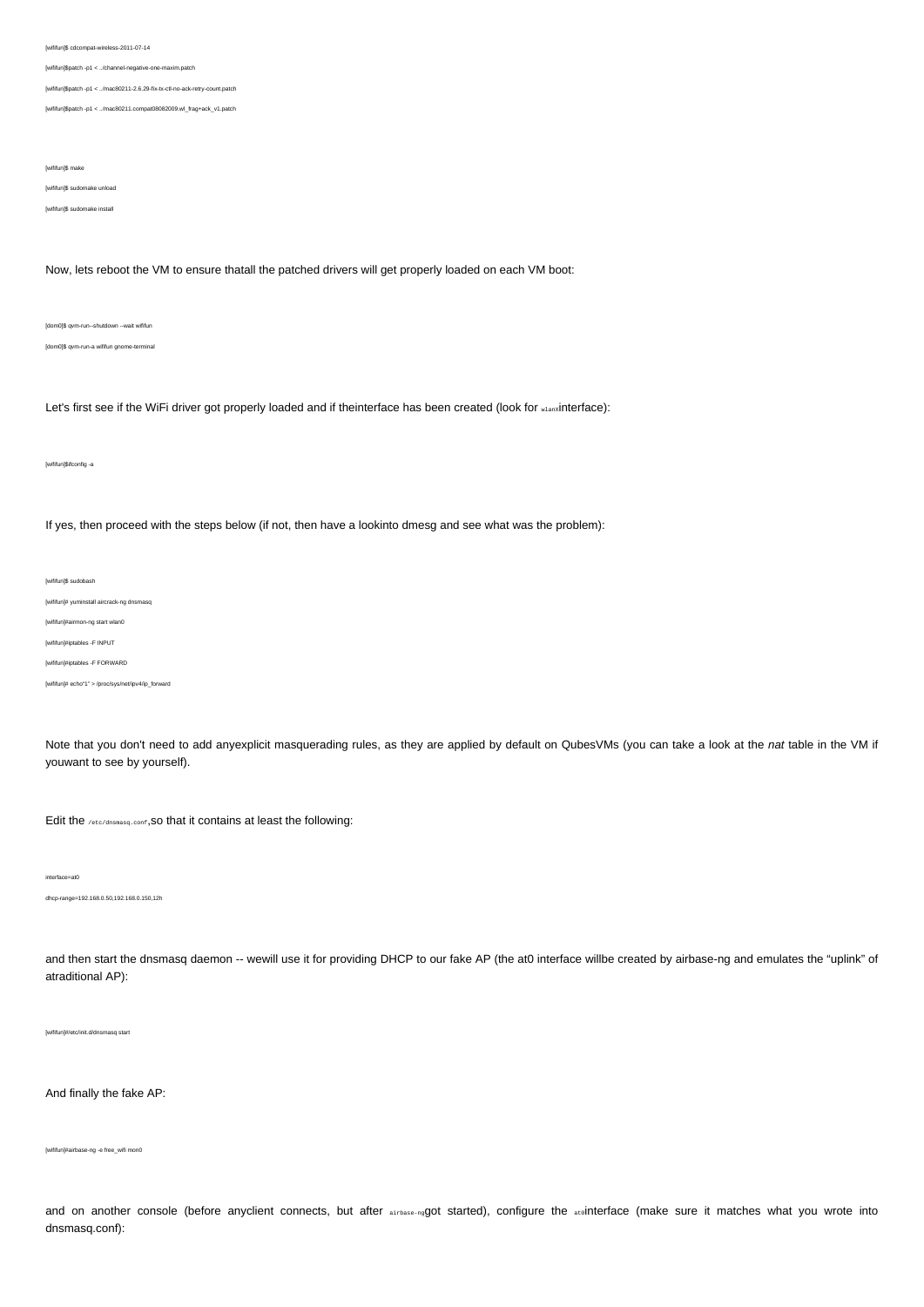(you can also add an udev rule to thatautomatically).

and just to verify it really isworking:

[wififun]#tcpdump -i at0

... and now, just wait for a client toconnect to your AP. What you do next is only limited by yourimagination... But hey, this article is about Qubes networking andnot about 0wning client systems ;)

Here's an innocent example usingMoxie's sslstrip (amazing this attack still works so well at the endof 2011...):



My 'wififun' VM in action using a simple sslstrip attack, that surprisingly still works pretty nice...

Please note that as your wififun VM is a regular Qubes VM, it isautomatically connected to the default Net VM, which in turn providesnetworking to it. That's why it is so easy to create a fullyfunctioning fake AP.

When using custom driver domains, there are currently some catchesyou should be aware:

**Catch #1:** Whenyou start a driver domain lateafter system boot, so after some days of uptime and extensive use ofVMs, Xen might not be able to allocate enough continues (in terms ofMFNs) memory for a driver domain. And PV driver domains, unlikenormal domains or HVM driver domains, do require MFN-continuous memory for their DMA buffers (HVM domains do not need that, becauseIOMMU can create an illusion of this; even though IOMMU is also usedfor PV driver domains, for protection, it doesn't actively translatebus addresses into GMFNs).

This is usually not a bigproblem in practice, because in most cases all the driver domains arestarted early at system boot, when there is still plenty ofnon-fragmented memory available. However it might become a problemwhen one wishes to start e.g. the WiFi pen-testing at some latertime. The work around is to close as many VMs as possible beforestarting such driver domain, and then also reducing, for a moment,the amount of memory assigned to Dom0:

[dom0]\$xm mem-set 0 1600m

andthen starting the driver domain should be fine. Now we can start allother domains, and that should no longer be problematic for thealready running driver domain.

**Catch #2:** Somenetwork cards, notably Express Cards, might not work well with the3.0.4 pvops kernel that we use in all VMs by default. In that caseyou might want to try to use the 2.6.38.3 xenlinux kernel in yourWiFi fun VM -- to do that, follow these steps: